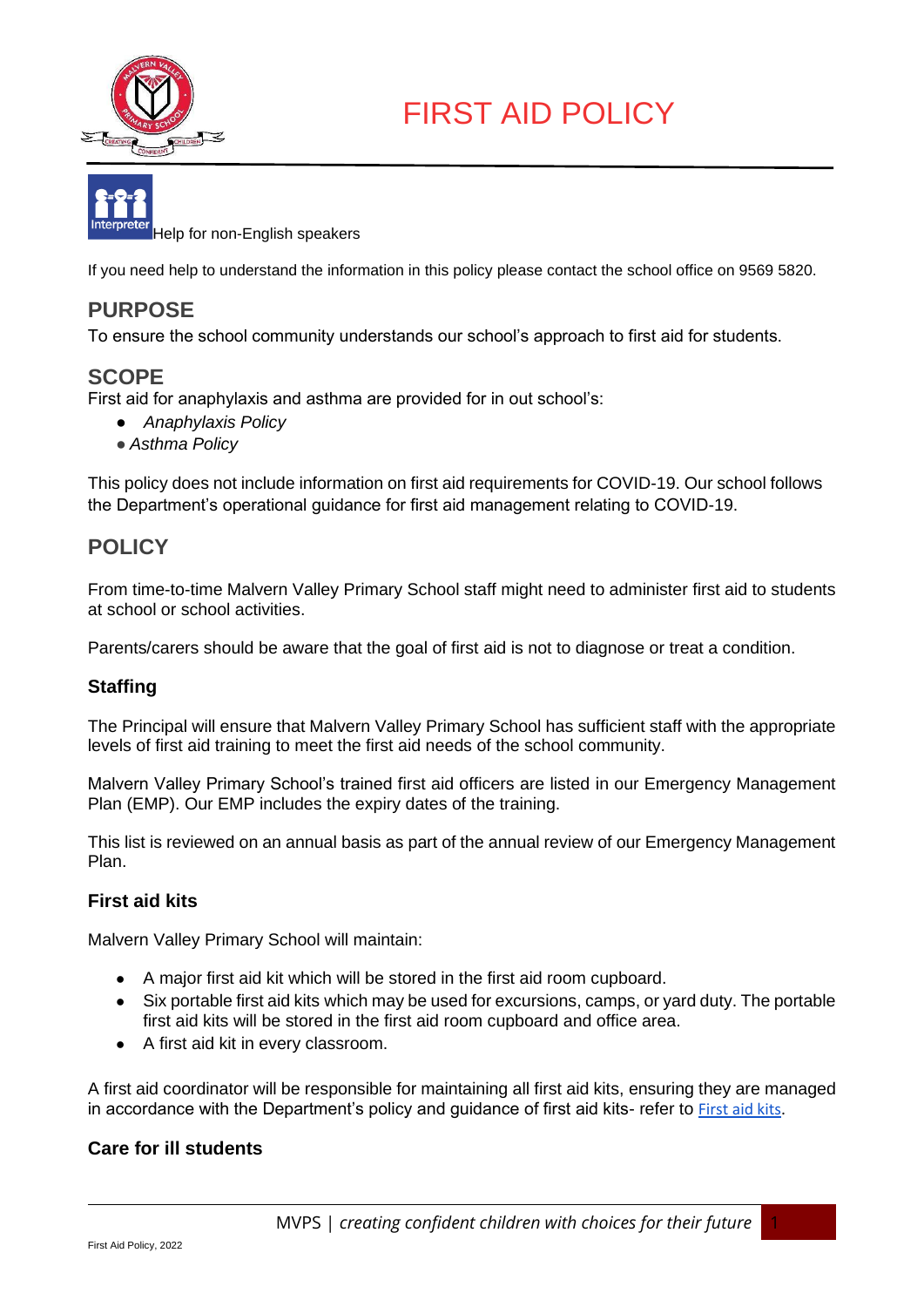Students who are unwell should not attend school.

If a student becomes unwell during the school day they may be directed to the sick bay and monitored by staff. Depending on the nature of their symptoms, staff may contact parents/carers or an emergency contact person to ask them to collect the student.

#### **First aid room**

Our school follows the Department's policy and guidance in relation to our first aid room to ensure it is safe, hygienic and appropriately equipped: [First aid rooms and sick bays.](https://www2.education.vic.gov.au/pal/first-aid-students-and-staff/guidance/first-aid-rooms-and-sick-bays)

#### **First aid management**

If there is a situation or incident which occurs at school or a school activity which requires first aid to be administered to a student:

- Staff who have been trained in first aid will administer first aid in accordance with their training. In an emergency situation, other staff may assist in the administration of first aid within their level of competence.
- In a medical emergency, staff may take emergency action and do not need to obtain parent/carer consent to do so. Staff may contact Triple Zero "000" for emergency medical services at any time.
- Staff may also contact NURSE-ON-CALL (on 1300 60 60 24) in an emergency. NURSE-ON-CALL provides immediate, expert health advice from a registered nurse and is available 24 hours a day, 7 days a week.
- If first aid is administered for a minor injury or condition, Malvern Valley Primary School will notify parents/carers by Sentral or phone.
- If first aid is administered for a serious injury or condition, or in an emergency situation, school staff will attempt to contact parents/carers or emergency contacts as soon as reasonably practical.
- If staff providing first aid determine that an emergency response is not required but that medical advice is needed, school staff will ask parents/carers, or an emergency contact person, to collect the student and recommend that advice is sought from a medical practitioner.
- Whenever first aid treatment is administered to a student resulting from a student incident, injury or illness, Malvern Valley Primary School will:
	- record the provision of c[a](https://www2.education.vic.gov.au/pal/reporting-and-managing-school-incidents-including-emergencies/policy)re on eduSafe Plus. If the care is provided following a recorded [incident,](https://www2.education.vic.gov.au/pal/reporting-and-managing-school-incidents-including-emergencies/policy) the details are recorded through the eduSafe Plus *Incident* form. For all other presentations, the eduSafe Plus *Sick Bay* form is used.
	- if care was provided in response to a medical emergency or reportable incident, follow the Department's [Reporting and Managing School Incidents Policy,](https://www2.education.vic.gov.au/pal/reporting-and-managing-school-incidents-including-emergencies/policy) including reporting the incident to the Department's Incident Support and Operations Centre on 1800 126 126 where required to under that policy.

In accordance with Department of Education and Training policy, analgesics, including paracetamol and aspirin, will not be stored at school or provided as a standard first aid treatments. This is because they can mask signs of serious illness or injury. For further information refer to the Department's Policy and Advisory Library: [Medication](https://www2.education.vic.gov.au/pal/medication/policy) 

## **Communication**

This policy will be communicated to our school community in the following ways: